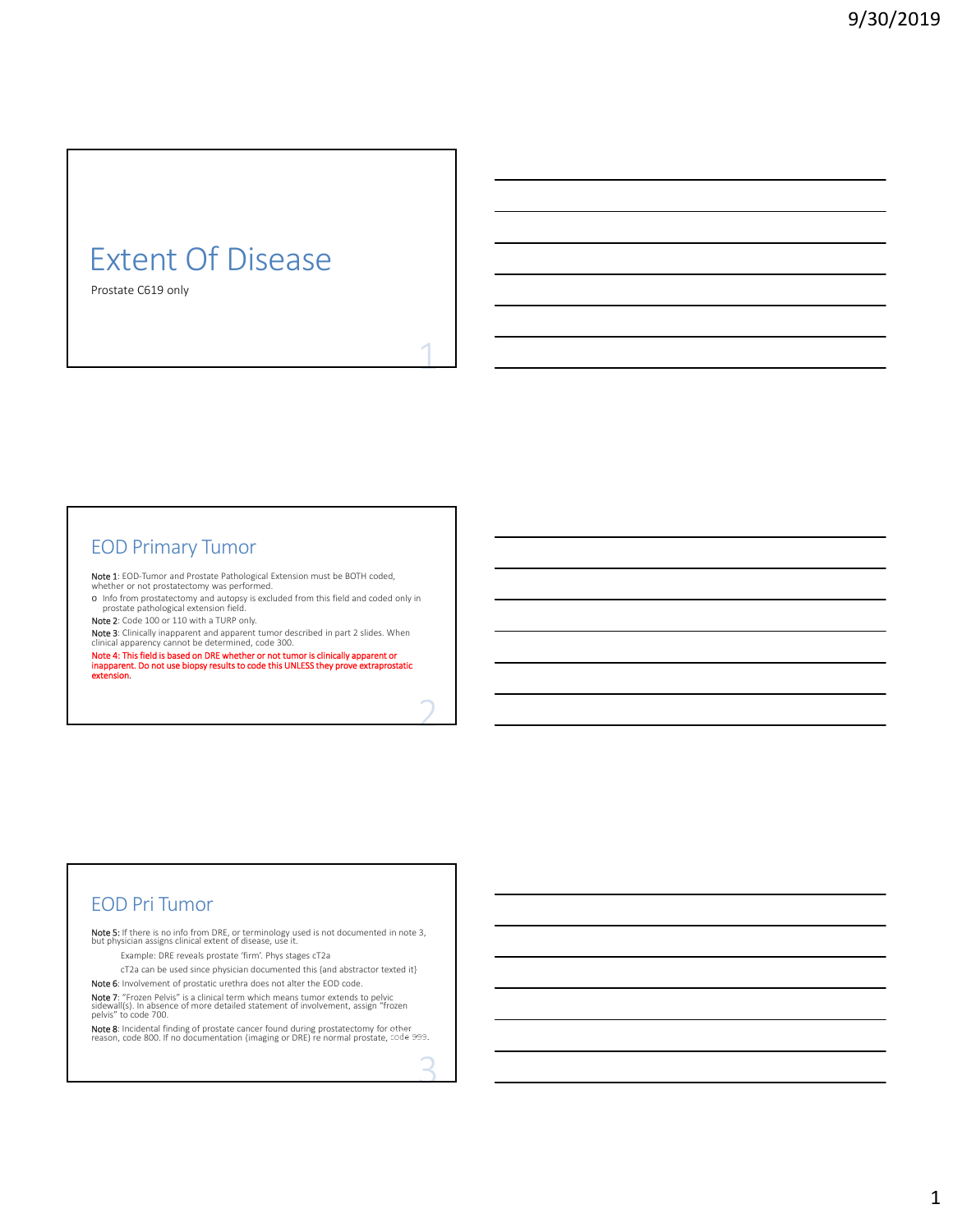<u> 1989 - Johann Barn, mars ann an t-Amhain Aonaich an t-Aonaich an t-Aonaich ann an t-Aonaich ann an t-Aonaich</u>

|      | <b>EOD Tumor</b>                                                                                                                       | <b>EOD Codes 100-150</b><br><b>Clinically inapparent</b><br><b>Not palpable</b><br><b>Incidental finding</b> |
|------|----------------------------------------------------------------------------------------------------------------------------------------|--------------------------------------------------------------------------------------------------------------|
| Code | <b>Description</b>                                                                                                                     |                                                                                                              |
| 000  | In situ; noninvasive; intraepithelial                                                                                                  |                                                                                                              |
| 100  | Incidental histologic finding (i.e. TURP) in 5% or less of resected tissue<br>"clinically inapparent" [cT1a]                           |                                                                                                              |
| 110  | Incidental histologic finding (i.e. TURP) in more than 5% of resected tissue<br>"clinically inapparent" [cT1b]                         |                                                                                                              |
| 120  | Tumor identified by needle biopsy (clinically inapparent/not palpable); i.e.<br>for elevated PSA. [cT1c]                               |                                                                                                              |
| 150  | Incidental histological finding (i.e. TURP), number of foci or % involved not<br>specified. "clinically inapparent/not palpable" [cT1] |                                                                                                              |
|      |                                                                                                                                        |                                                                                                              |

| Code<br><b>Description</b><br>Involves one-half of one side or less "clinically apparent/palpable" [cT2a]<br>200<br>More than one-half of one side but not both sides<br>210<br>"clinically apparent/palpable" [cT2b]<br>Involves both lobes/sides "clinically apparent/palpable" [cT2c]<br>220<br>Confined to prostate, unknown lobe involvement<br>250<br>"clinically apparent/palpable" [cT2]<br>Localized NOS; not known if clinically apparent or apparent<br>300 | <b>EOD Tumor</b> | <b>Codes 200-250</b><br><b>Clinically apparent</b><br>Palpable<br><b>From DRE only</b> |
|------------------------------------------------------------------------------------------------------------------------------------------------------------------------------------------------------------------------------------------------------------------------------------------------------------------------------------------------------------------------------------------------------------------------------------------------------------------------|------------------|----------------------------------------------------------------------------------------|
|                                                                                                                                                                                                                                                                                                                                                                                                                                                                        |                  |                                                                                        |
|                                                                                                                                                                                                                                                                                                                                                                                                                                                                        |                  |                                                                                        |
|                                                                                                                                                                                                                                                                                                                                                                                                                                                                        |                  |                                                                                        |
|                                                                                                                                                                                                                                                                                                                                                                                                                                                                        |                  |                                                                                        |
|                                                                                                                                                                                                                                                                                                                                                                                                                                                                        |                  | <b>Code 300</b><br><b>Unknown if</b>                                                   |
|                                                                                                                                                                                                                                                                                                                                                                                                                                                                        |                  | clinically                                                                             |
| Codes 000-300 all localized<br><b>SS18</b>                                                                                                                                                                                                                                                                                                                                                                                                                             |                  | apparent or<br><b>inapparent</b>                                                       |

|             | OD Tumor                                                                                                                                                                                                                          |
|-------------|-----------------------------------------------------------------------------------------------------------------------------------------------------------------------------------------------------------------------------------|
| Code        | <b>Description</b>                                                                                                                                                                                                                |
| 350         | Bladder neck, microscopic invasion<br>Extraprostatic extension (beyond prostatic capsule), uni, bilat, or NOS<br>>without invasion of sem ves<br>Extension to periprostatic tissue WITHOUT invas of sem ves                       |
| 400         | Tumor invades seminal vesicle(s)                                                                                                                                                                                                  |
| 500         | Extraprostatic tumor that is not fixed<br>>without invasion of adjacent structures<br>Periprostatic extension, NOS (unkn if sem ves involved)<br>Extraprostatic extension, NOS (unkn if sem ves involved)<br>Through capsule, NOS |
| 600         | Bladder neck, Bladder NOS, External sphincter, Extraprostatic urethra<br>(membranous urethra), Fixation, NOS, Levator muscles, Rectovesical fascia,<br>rectum, skeletal muscle, ureter(s).                                        |
| <b>SS18</b> | Codes 350-600 Regional                                                                                                                                                                                                            |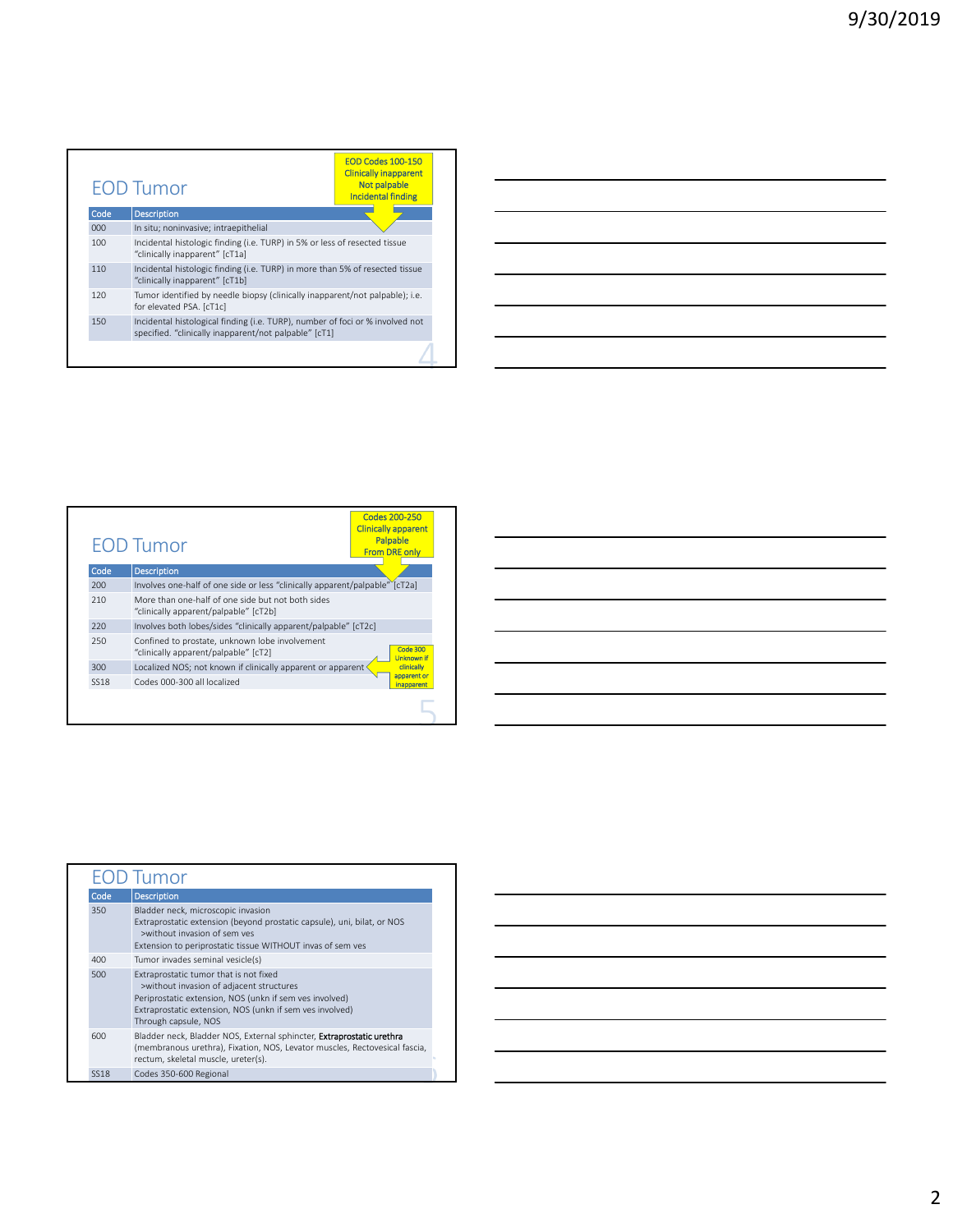



| <b>EOD Tumor</b> |                                                                                                                                                                                                                      |  |  |  |
|------------------|----------------------------------------------------------------------------------------------------------------------------------------------------------------------------------------------------------------------|--|--|--|
| Code             | <b>Description</b>                                                                                                                                                                                                   |  |  |  |
| 700              | Extension to or fixation to pelvic wall or pelvic bone<br>"frozen pelvis" NOS<br>Further contiguous extension including: other organs, penis, sigmoid colon,<br>soft tissue other than periprostatic<br>SS18 Distant |  |  |  |
| 800              | No evid primary tumor<br>SS18 Unknown                                                                                                                                                                                |  |  |  |
| 999              | Unknown; extension not stated<br>Primary tumor cannot be assessed<br>Not documented in record<br>Death cert only<br>SS18 Unknown                                                                                     |  |  |  |

### Prostate Path Extension

# Note 1: Only use histologic information <u>from prostatectomy</u>, including simple prostatectomy with negative margins,<br>alter the state of the state of the state of the state of the state of the field.

Note 2: Code 900 if there is no prostatectomy performed within the first course of treatment.

Note 3: First course of treatment in the absence of disease progression. Note 4: When prostate cancer is an incidental finding during a prostatectomy for other reasons (for example, a cystoprostatectomy for bladder cancer), use the appropriate code for the extent of disease found.

Note 5: Involvement of the prostatic urethra does not alter the extension code. **Note 6:** "Frozen pelvis" is a clinical term which means tumor extends to pelvic<br>sidewall(s). In the absence of a more detailed statement of involvement, assign this to code 700.

Ċ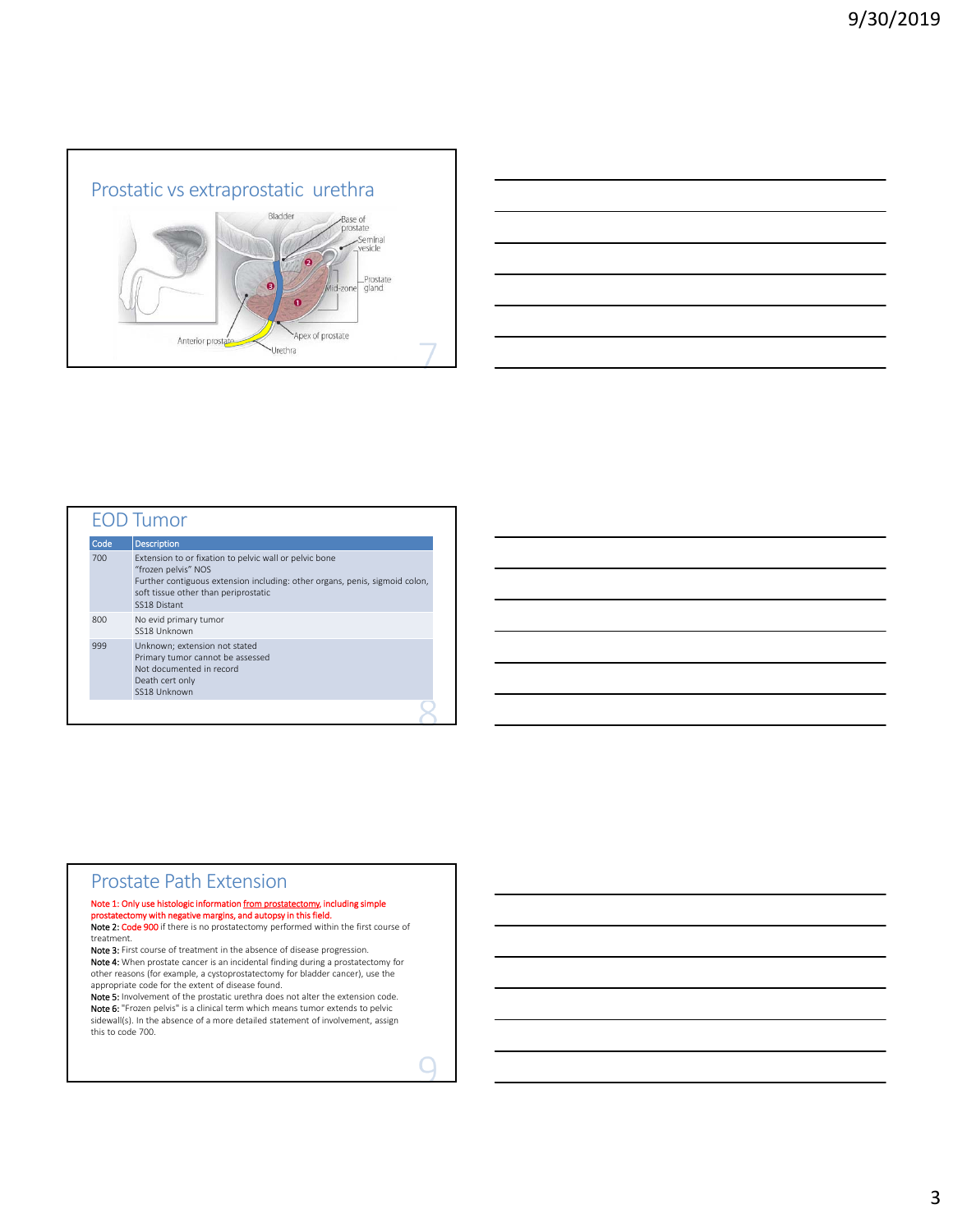| Code                         | <b>Description</b>                                                                                                                                                                                                   |
|------------------------------|----------------------------------------------------------------------------------------------------------------------------------------------------------------------------------------------------------------------|
| 000                          | In situ, noninvasive, intraepithelial                                                                                                                                                                                |
| 300<br>$SS18 -$<br>Localized | Invasion into (but not beyond) prostatic capsule<br>Intracapsular involvement only<br>No extracapsular extension<br>Confined to prostate, NOS<br>Localized, NOS                                                      |
| 350                          | Bladder neck, microscopic invasion<br>Extraprostatic extension (beyond prostatic capsule), unliat, bilat, or NOS<br>WITHOUT invasion of sem ves<br>Extension to periprostatic tissue WITHOUT invasion of the sem ves |
| 400                          | Tumor invades sem ves(s)                                                                                                                                                                                             |

| <b>Prostate Path Extension</b>                                                                                                                                                                                                         |  |  |  |
|----------------------------------------------------------------------------------------------------------------------------------------------------------------------------------------------------------------------------------------|--|--|--|
| <b>Description</b>                                                                                                                                                                                                                     |  |  |  |
| Extraprostatic tumor that is not fixed<br>WITHOUT invasion of adjacent structures<br>Periprostatic extension, NOS (unkn if sem ves(s) involved)<br>Extraprostatic extension, NOS (unkn if sem ves(s) involved)<br>Through capsule, NOS |  |  |  |
| Bladder neck, except microscopic bladder neck involvement<br><b>Bladder NOS</b><br>External sphincter, Extraprostatic urethra, fixation NOS, Levator muscles,<br>Rectovesical fascia, rectum, skeletal muscle, ureter(s)               |  |  |  |
| Extension to or fixation to pelvic wall or pelvic bone<br>"Frozen pelvis", NOS<br>Further contiguous extension including: Other organs, penis, sig colon, soft<br>tissue other than periprostatic                                      |  |  |  |
|                                                                                                                                                                                                                                        |  |  |  |

| Code | <b>Description</b>                                                                                                                |
|------|-----------------------------------------------------------------------------------------------------------------------------------|
| 800  | No evidence of primary tumor                                                                                                      |
| 900  | No prostatectomy or autopsy performed                                                                                             |
| 950  | Prostatectomy performed, but not first course treatment, i.e. performed<br>after disease progression                              |
| 999  | Unknown, extension not stated<br>Unknown if prostatectomy done<br>Primary tumor cannot be assessed<br>Not documented in pt record |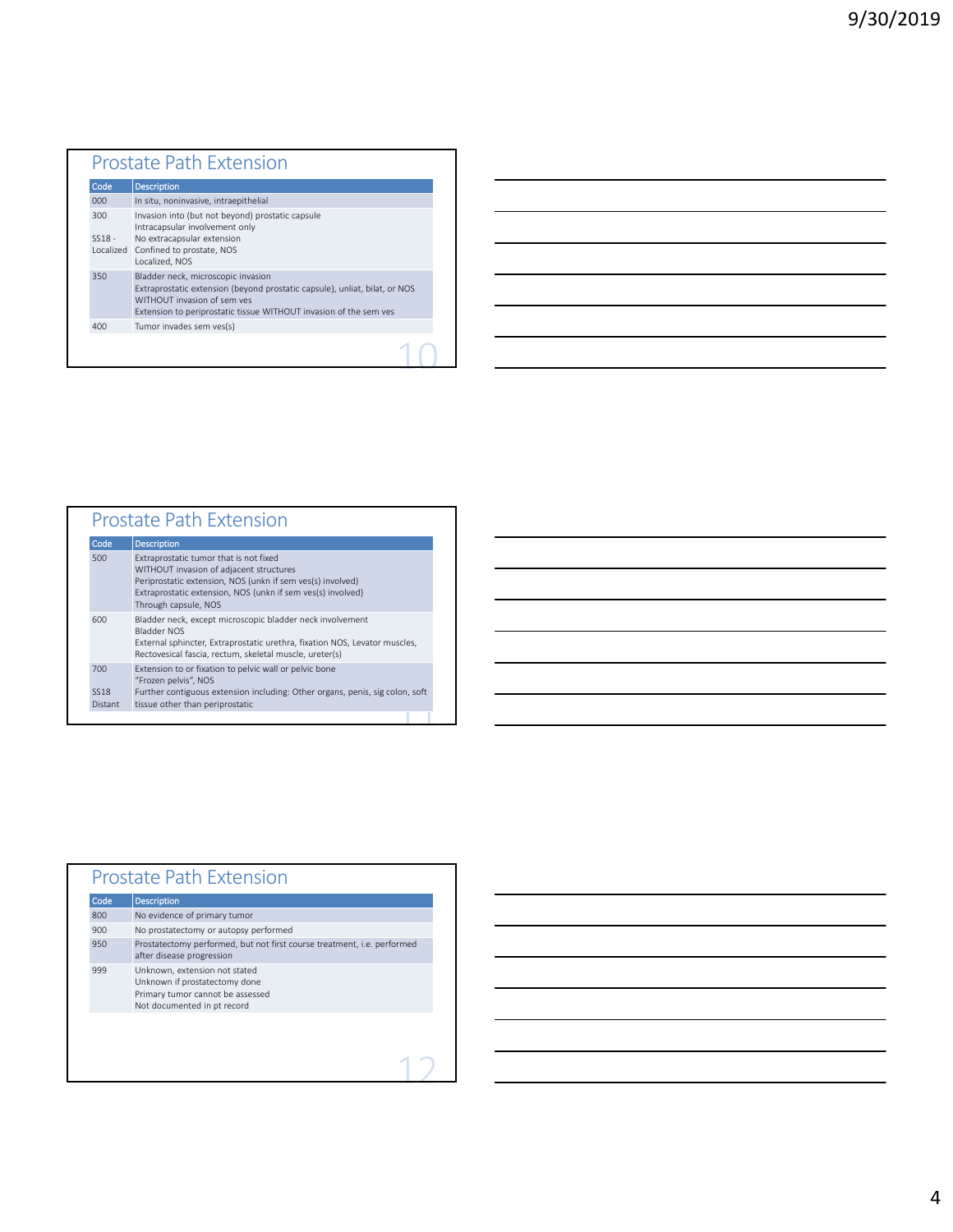|      | <b>EOD REG LN</b>                                                                    | Includes:<br>Regional<br><b>Nodes</b><br><b>Nodes NOS</b> |  |
|------|--------------------------------------------------------------------------------------|-----------------------------------------------------------|--|
| Code | <b>Description</b>                                                                   | Contralateral<br>æ.                                       |  |
| 000  | None, no reg LN involvement                                                          | <b>Bilateral</b><br>nodes                                 |  |
| 300  | Specific named LNs                                                                   |                                                           |  |
| 800  | Regional LNs NOS, LNs NOS                                                            |                                                           |  |
| 999  | Unknown; Reg LNs not stated, cannot be<br>assessed, not documented in pt record, DCO |                                                           |  |
|      |                                                                                      |                                                           |  |



| EOD METS |                                                                                       |
|----------|---------------------------------------------------------------------------------------|
| Code     | <b>Description</b>                                                                    |
| 00       | No distant mets<br><b>UNKNOWN</b> if distant mets                                     |
| 10       | Distant Lymph Node(s) *see list                                                       |
| 30       | One WITH or WITHOUT distant lymph<br>nodes(s)                                         |
| 50       | Other metastatic site(s) WITH or WITHOUT<br>bone and/or distant nodes, carcinomatosis |
| 70       | Distant mets NOS                                                                      |
| 99       | Death Certificate only                                                                |



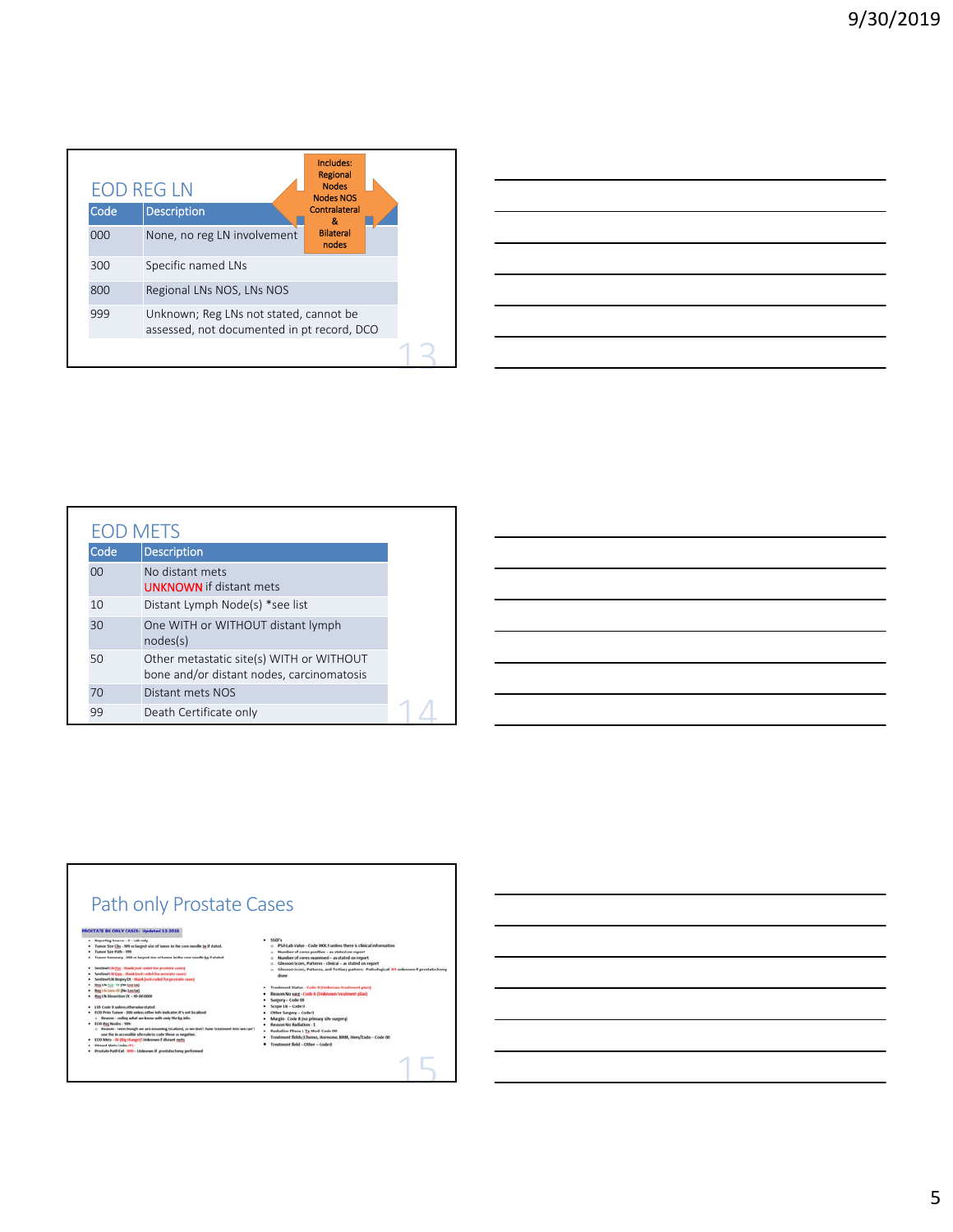

| <u> 1989 - Johann Stoff, deutscher Stoff, der Stoff, der Stoff, der Stoff, der Stoff, der Stoff, der Stoff, der S</u> |  |  |
|-----------------------------------------------------------------------------------------------------------------------|--|--|
| ,我们也不会有什么?""我们的人,我们也不会有什么?""我们的人,我们也不会有什么?""我们的人,我们也不会有什么?""我们的人,我们也不会有什么?""我们的人                                      |  |  |
| <u> 1989 - Johann Stoff, deutscher Stoff, der Stoff, der Stoff, der Stoff, der Stoff, der Stoff, der Stoff, der S</u> |  |  |
| <u> 1989 - Johann Stoff, deutscher Stoff, der Stoff, der Stoff, der Stoff, der Stoff, der Stoff, der Stoff, der S</u> |  |  |
| <u> 1989 - Andrea Santa Andrea Andrea Andrea Andrea Andrea Andrea Andrea Andrea Andrea Andrea Andrea Andrea Andr</u>  |  |  |
| <u> 1989 - Johann Stoff, amerikansk politiker (d. 1989)</u>                                                           |  |  |
|                                                                                                                       |  |  |



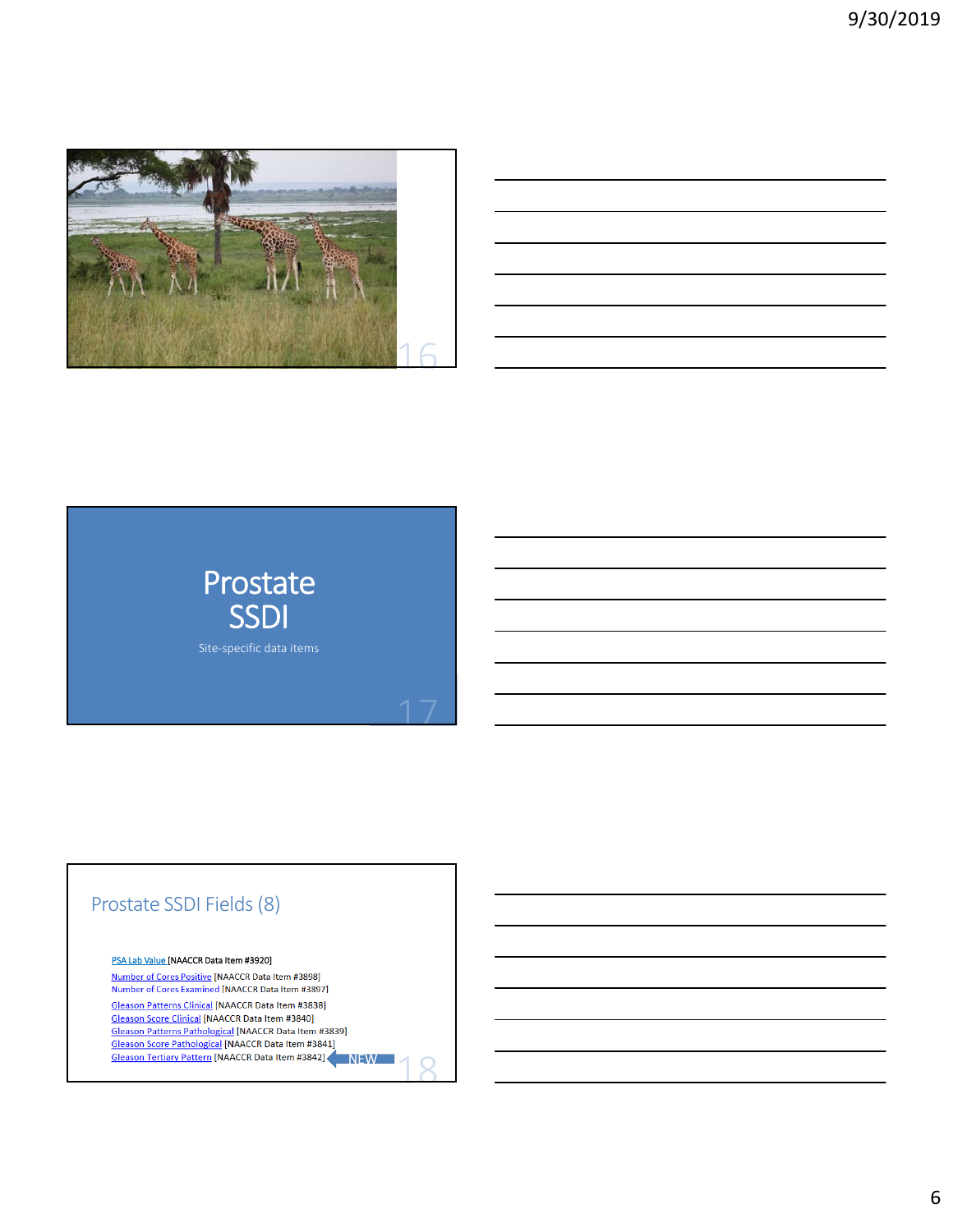| Code      | <b>Description</b>                                                                    | <b>Change from CSv2:</b>                            |
|-----------|---------------------------------------------------------------------------------------|-----------------------------------------------------|
| 0.1       | 0.1 or less nanograms/milliliter (ng/ml)<br>(Exact value to nearest tenth of ng/ml)   | Record last pre-diagnosis<br>PSA lab value prior to |
| 0.2-999.9 | $0.2 - 999.9$ ng/ml<br>(Exact value to nearest tenth of ng/ml)                        | diagnostic biopsy of<br>prostate & initiation of    |
| XXX.1     | 1,000 ng/ml or greater                                                                | treatment.                                          |
| XXX.7     | Test ordered, results not in chart                                                    |                                                     |
| XXX.9     | Not documented in medical record<br>PSA lab value not assessed or unknown if assessed |                                                     |
|           | : PSA : of: 7:2 : : : code as<br>7.2<br>PSA of 10 : : : code as<br>10.0               |                                                     |
|           | :P\$A of:8.56 : : code as: -<br>8.6                                                   |                                                     |
|           | PSA of 110.35 code as<br>110.4                                                        |                                                     |

| ,我们也不会有什么?""我们的人,我们也不会有什么?""我们的人,我们也不会有什么?""我们的人,我们也不会有什么?""我们的人,我们也不会有什么?""我们的人                                      |  |  |
|-----------------------------------------------------------------------------------------------------------------------|--|--|
|                                                                                                                       |  |  |
| <u> 1989 - Andrea Santa Andrea Andrea Andrea Andrea Andrea Andrea Andrea Andrea Andrea Andrea Andrea Andrea Andr</u>  |  |  |
| <u> 1989 - Johann Stoff, deutscher Stoff, der Stoff, der Stoff, der Stoff, der Stoff, der Stoff, der Stoff, der S</u> |  |  |
| <u> 1989 - Johann Stoff, amerikansk politiker (d. 1989)</u>                                                           |  |  |
|                                                                                                                       |  |  |

## Question:

2 PSA available in record: 11/14/2018 PSA 7.1  $12/14/2018$  PSA 6.8  $\mathbb{R}^n$ 1/9/2019 Biopsy of prostate

Which PSA do you take?

# 3898/3897 CORES POS/EXAM

Note 1: Physician statement can be used to code when no other info Note 2: Record number of pos/examined core biopsies from the first prostate core biopsy dx of cancer. If pos/examined cores and number not specified, code X6. Note 3: If path report provides summary of pos/exam use summary. If no summary, and multiple cores obtained on same day, add number of cores.

#### Do not include cores of other areas like seminal vesicle

Note 4: TTSB (transperineal template‐guided saturation biopsy) is a stereotactic prostate biopsy that produces 30‐80 cores! Alternate biopsy technique used for high‐ risk pts including men with persistently elev PSA.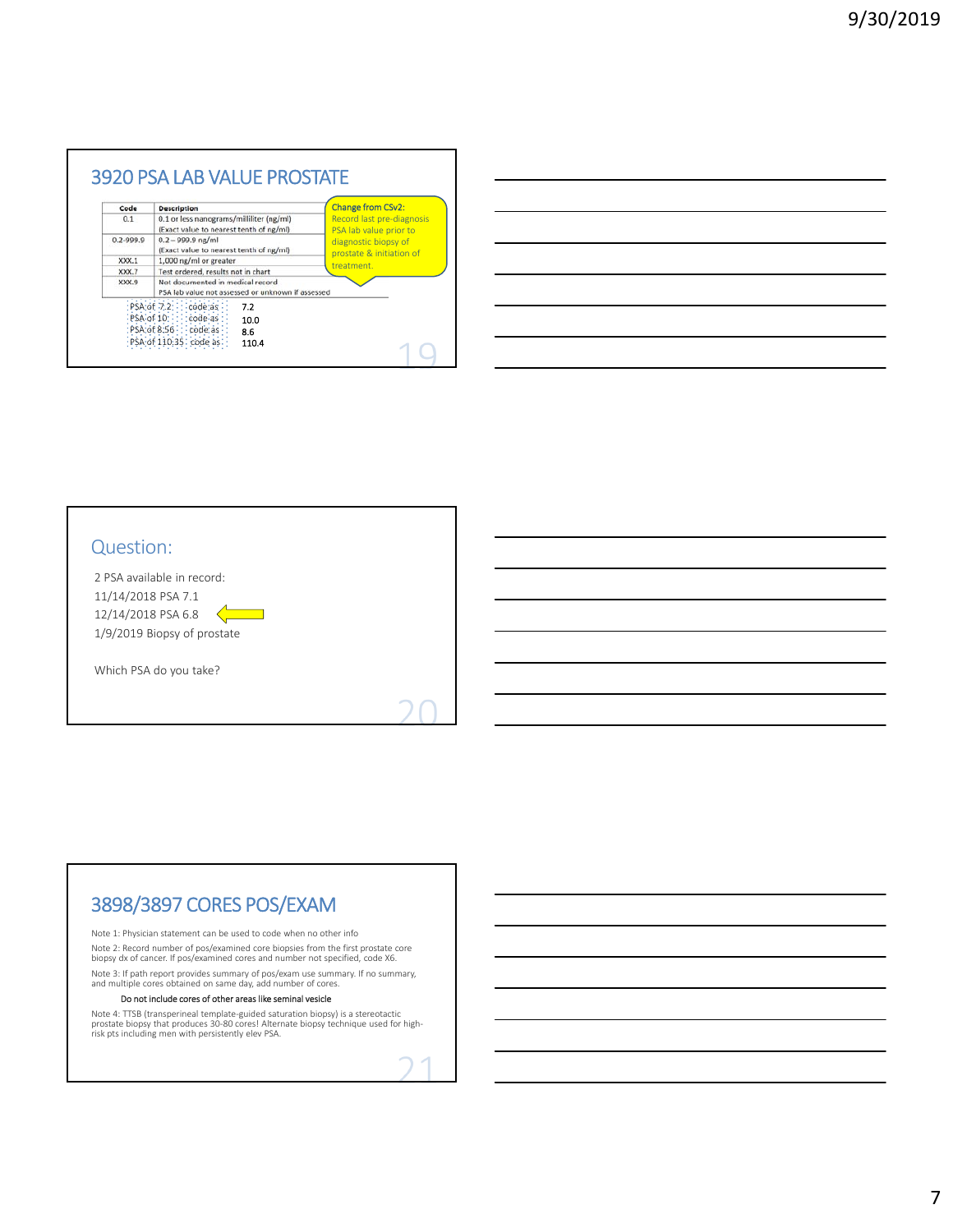# 3898 Number CORES POS

| Code       | <b>Description</b>                                                                                                                                                |
|------------|-------------------------------------------------------------------------------------------------------------------------------------------------------------------|
| 00         | All examined cores negative                                                                                                                                       |
| $01 - 99$  | 1 - 99 cores positive<br>(Exact number of cores positive)                                                                                                         |
| $\times1$  | 100 or more cores positive                                                                                                                                        |
| <b>X6</b>  | Biopsy cores positive, number unknown                                                                                                                             |
| $\times 7$ | No needle core biopsy performed                                                                                                                                   |
| <b>XB</b>  | Not applicable: Information not collected for this case<br>(If this information is required by your standard setter, use of code X8 may result in an edit error.) |
| X9         | Not documented in medical record<br>Number of cores positive not assessed or unknown if assessed                                                                  |
|            |                                                                                                                                                                   |

#### 3897 Number CORES EXAM Description Code  $1 - 99 \text{ cores examined}$ <br>(Exact number of cores examined)  $01 - 99$  $x<sub>1</sub>$ 100 or more cores examined  $\times 6$ Biopsy cores examined, number unk  $\times$ No needle core biopsy performed  $\times 8$ Not applicable: Information not collected for this case<br>(If this information is required by your standard setter, use of code XB may result in an edit error.) X9 Not documented in medical record<br>Number of cores examined not assessed or unknown if assessed 2

# **GLEASONS**

**Gleason Patterns Clinical [NAACCR Data Item #3838] Gleason Score Clinical [NAACCR Data Item #3840] Gleason Patterns Pathological [NAACCR Data Item #3839] Gleason Score Pathological [NAACCR Data Item #3841]** Gleason Tertiary Pattern [NAACCR Data Item #3842]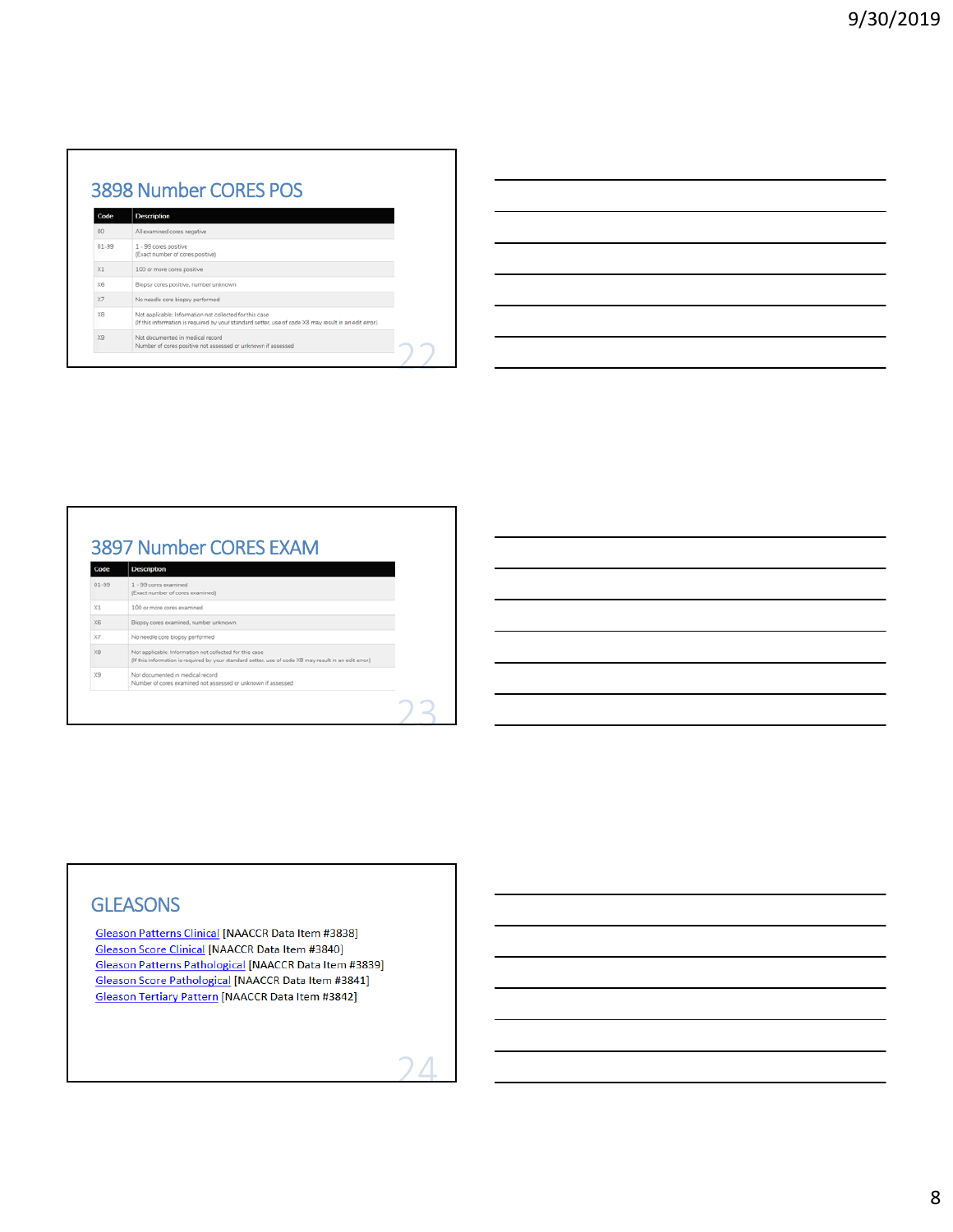# #3840 Gleason Score Clinical

Note 1: Physician statement can be used if no other info

- Note 2: Code score from needle core bx or TURP.
- Note 3: Code score prior to neoadjuvant treatment.
- Note 4: Use the two patterns to obtain the score
- Note 5: If different scores are documented on multiple needle core biopsies, **code the highest**<br>or most aggressive score.
- Note 6: If needle core biopsy and TURP both performed, code the highest score
- Note 7: Do not infer the score from the grade group (code X9)
- Note 8: Record score based on addition of the pri and sec patterns coded in the field Gleason Patterns Clinical #3838

ц



|                |                                                 | biopsy or TURP |
|----------------|-------------------------------------------------|----------------|
|                | #3838 Gleason Patterns Clinical                 | only           |
|                |                                                 |                |
| Circle         | Description                                     |                |
| T.             | Plenary pattern, L. Secondary pattern L.        |                |
| 12             | Firmary pattern 2, awardship pattern 2          |                |
| EE.            | Plenary pattern L. secondary pattern 3          |                |
| 14             | Premiery pattern, L. sansonalary patterns &     |                |
| 15             | Primary pattern L. Secondary pattern S          |                |
| m              | Primary pattern 3, securetary pattern unicopyr  |                |
| <b>VE</b>      | Primary pattern 2, secondary pattern 1          |                |
| $\mathbb{Z}^2$ | Frenany pattern 2, secondary pattern 2          |                |
| $\mathbb{Z}^n$ | Piertary pattern 2, sincerclary pattern 3       |                |
| $\pm i$        | Prenany partners 2, succeedary pattern it       |                |
| ж              | Printer's pattern 2, assumplie's pattern &      |                |
| $\rightarrow$  | Primary pattern 3, secondary pattern unincount. |                |
| <b>COL</b>     | Printery pattern 3, assumption pattern 3        |                |
| w              | Piervary pattern 3, becomitary pattern 2        |                |
|                | Foreign pattern 3, according pattern 3.         |                |

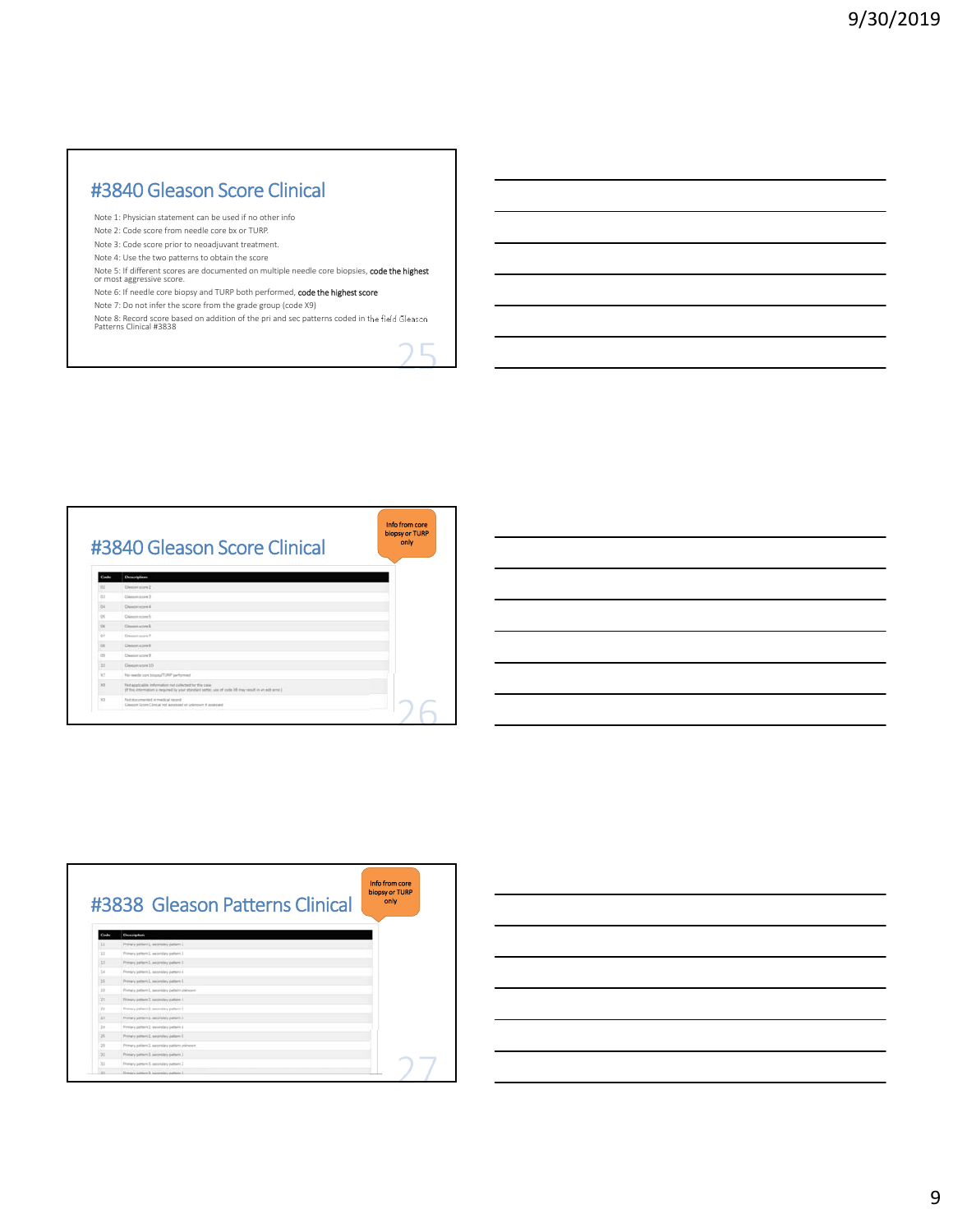# #3841 Gleason Score Pathological

Note 1: Physician statement of pathologic score may be used when no other info.

Note 2: Code Gleason Score Pathological from the prostatectomy or autopsy only. Do not include patterns/score taken from tissue prior to prostatectomy.

Note 3: If 2 numbers given, add together to obtain score

Note 4: If neoadjuvant therapy was given, code Gleason score path to X9

Note 5: Do not infer Gleason Score from Grade group (code X9)

Note 6: Record Gleason score based on addition of pri and sec patterns coded in #3893.





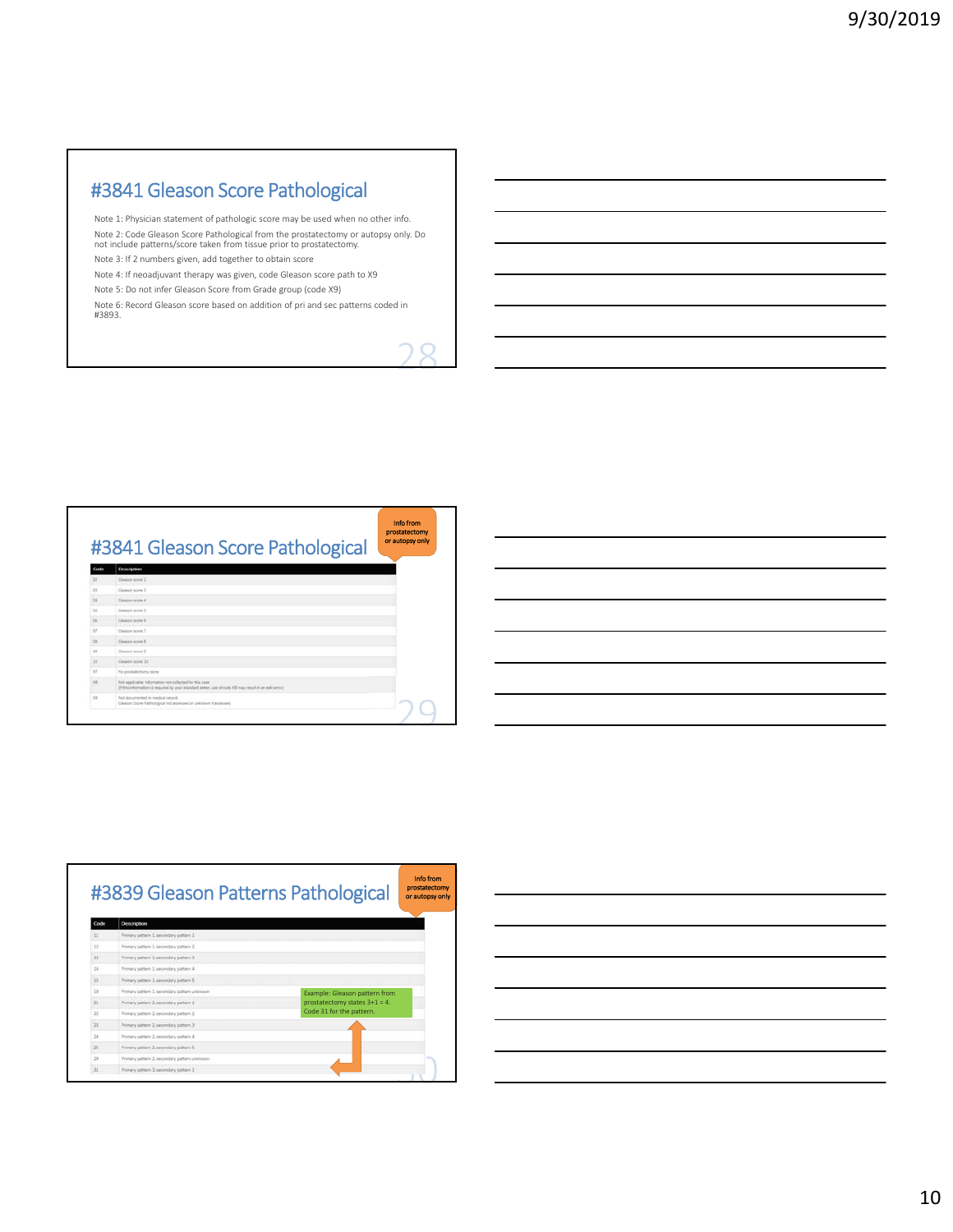# #3842 Gleason Tertiary Pattern

Note 1: Physician statement of tertiary pattern may be used if no other info. Note 2: If present, a high Gleason Tertiary Pattern appears to be an indication for a worse outcome.

Note 3: Record the tertiary pattern documented on prostatectomy or autopsy only. Record tertiary pattern prior to neoadjuvant therapy.

Note 4: The CAP Protocol does NOT include patterns 1 and 2 for Tertiary Pattern.

Note 5: If neoadjuvant therapy was given, code Gleason patterns to X9.

Info from prostatectomy or autopsy only #3842 Gleason Tertiary Pattern Code Description  $_{30}$ Tertary pattern 3  $\frac{80}{37}$ Tertary pattern 5  $\times$ plicable Infor

#### Exercise #1 2/24/2018 Prostate and seminal vesicles, radical prostatectomy: Adenocarcinoma, Gleason score 3 + 4 = 7 (Grade Group 2) with tertiary pattern 5 (approximately 25%). Tumor present in both lobes and apex. Focal high grade prostatic intraepithelial neoplasia. Perineural invasion identified. Lymphovascular space invasion identified. Gleason Score Clinical Gleason Patterns Clinical Gleason Patterns Pathological

No extraprostatic extension identified. Seminal vesicles free of tumor. Left apex margin involved by tumor (length of 2 mm, pattern 3). All other surgical margins free of tumor.

| <b>SSDI Field</b>                | Code |
|----------------------------------|------|
| Gleason Score Clinical           | X7   |
| Gleason Patterns Clinical        | Х7   |
| Gleason Score Pathological       | 07   |
| Gleason Patterns<br>Pathological | 34   |
| Gleason Tertiary Pattern         | 50   |
|                                  |      |